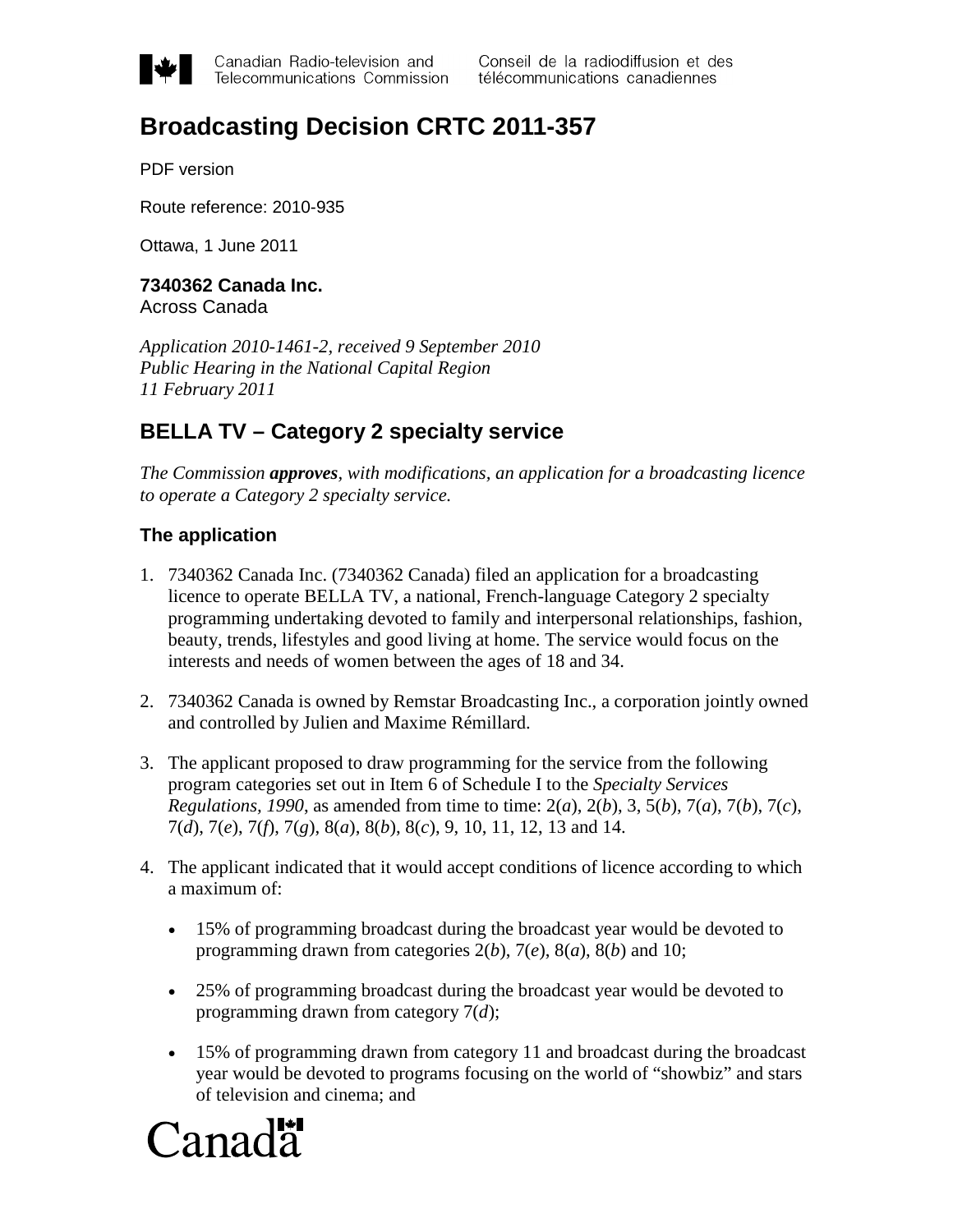• 15% of programming broadcast during the broadcast year would be devoted to one of the following genres: fashion, health and well-being, travel, food or home and garden.

#### **Interventions**

 $\overline{a}$ 

5. The Commission received an intervention in opposition to this application from Astral Broadcasting Group Inc. (Astral) to which the applicant replied. The public record for this proceeding can be found on the Commission's website at www.crtc.gc.ca under "Public Proceedings."

## **Commission's analysis and determination**

- 6. After examining the application, the intervention and the reply in light of applicable regulations and policies, the Commission considers that the issue to be addressed in its determinations is whether the proposed service is or could become directly competitive with any existing Category A or analog pay or specialty services.<sup>[1](#page-1-0)</sup>
- 7. Astral indicated that BELLA TV's nature of service definition is nearly identical to that of Canal Vie and that it duplicates the latter's themes as a whole. In its reply, 7340362 Canada argued that BELLA TV's nature of service is sufficiently specific to prevent the latter from being competitive with Canal Vie. The applicant also indicated that the proposed service is mainly directed to the interests and needs of women between the ages of 18 and 34, while the nature of service approved for Canal Vie is directed to the entire population, women as much as men.
- 8. The Commission notes that BELLA TV's programming would be devoted to family and interpersonal relationships, fashion, beauty, trends, lifestyles and good living at home. Furthermore, this service would focus on the interests and needs of women between the ages of 18 and 34. Consequently, the Commission finds that BELLA TV's proposed nature of service definition is sufficiently specific to prevent this service from being directly competitive with any existing Category A service, including Canal Vie, whose nature of service is not directed to any specific audience and gender.
- 9. Furthermore, in Broadcasting Public Notice 2008-100, the Commission stated that in most instances, the narrative descriptions of existing Category 1 and analog pay and speciality services (to be known as Category A services as of 31 August 2011) are sufficiently specific to ensure that these services remain true to the genre for which they were licensed. Consequently, the Commission determined that it would permit all Category A services to draw programming from all program categories, thereby providing these services with greater flexibility. However, to ensure that this change

<span id="page-1-0"></span> $1$  As set out in Broadcasting Public Notice 2008-100, Category 1 and analog pay and specialty services (services that have access rights) will be renamed Category A services effective 31 August 2011. The term "Category A" is used in this decision to encompass Category 1 and analog pay and specialty services.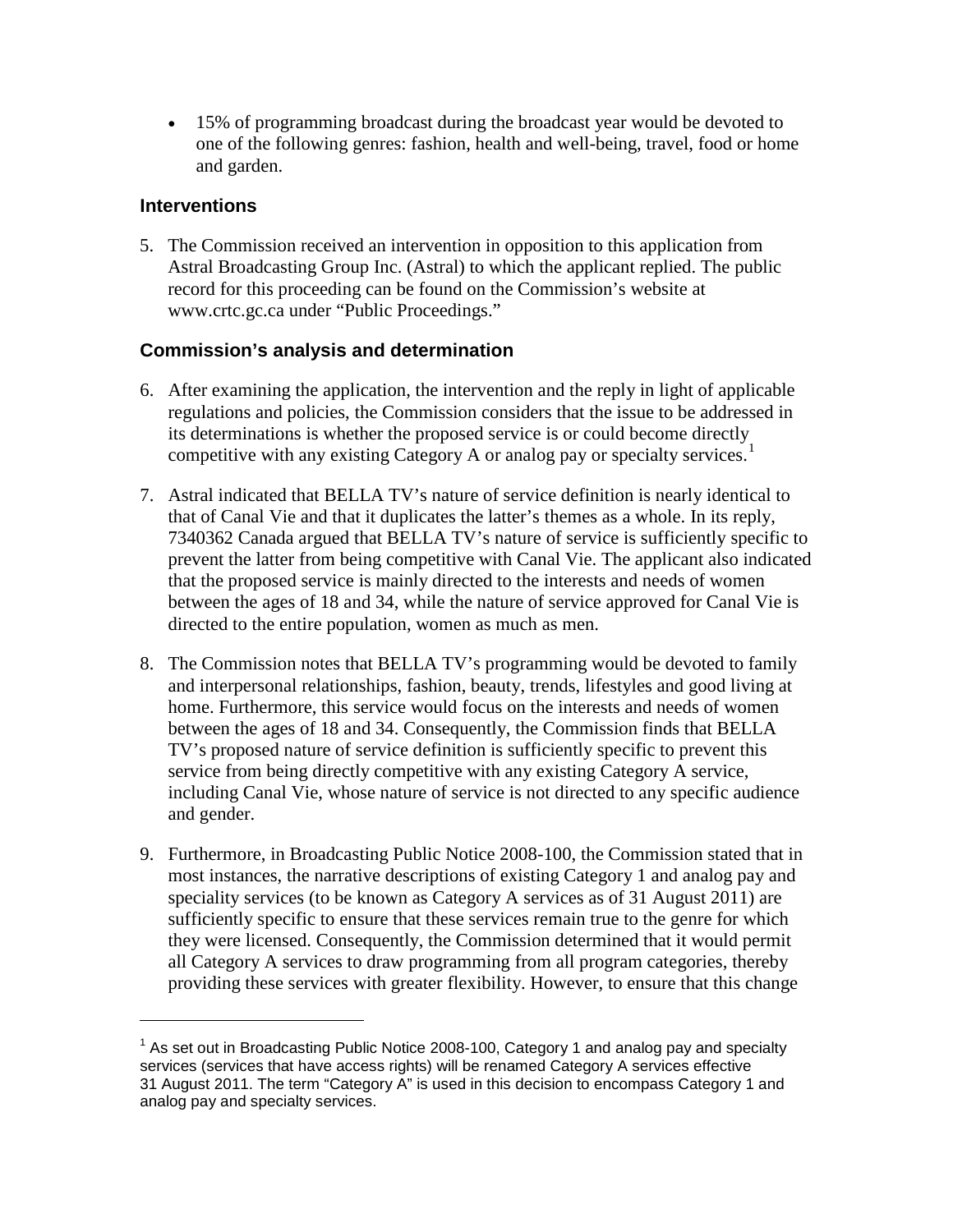did not permit services to morph into other established programming genres and thus become directly competitive with other Category A services, the Commission established a standard limitation of 10% of the broadcast month for the following categories:

2(*b*) Long-form documentary; 6(*a*) Professional sports; 7(*d* ) Theatrical feature films aired on television; 7(*e*) Animated television programs and films; 8(*b*) and (*c*) combined – Music video clips and Music video programs.

- 10. In Broadcasting Public Notice 2008-100, the Commission stated that it did not intend to apply a similar approach to Category 2 services. Instead, it indicated that in assessing applications for new Category 2 services or applications for amendments to the nature of service or conditions of licence for such services, it would generally apply the same limitations. In the present case, the Commission finds it appropriate to grant such program flexibility to the Category 2 service BELLA TV.
- 11. The Commission notes that the applicant's proposed programming limitations with respect to program categories 2(*b*), 7(*d*), 7(*e*), as well as 8(*b*) and 8(*c*) combined, do not adhere to the limitations set out in Broadcasting Public Notice 2008-100. The Commission therefore finds it appropriate to add the following standardized limitations to ensure that the service does not morph into a service that would be competitive with any Category A service:
	- The licensee shall not devote more than 10% of the programming broadcast during each broadcast month to programming drawn from program category 2(*b*).
	- The licensee shall not devote more than 10% of the programming broadcast during each broadcast month to programming drawn from program category 7.
	- The licensee shall not devote more than 10% of the programming broadcast during each broadcast month to programming drawn from program categories 8(*b*) and 8(*c*) combined.
- 12. Moreover, the Commission notes that the applicant indicated that it would be willing to accept the imposition of additional conditions of licence to limit the type of programming broadcast. Consequently, the broadcasting licence will also be subject to the following conditions of licence:
	- The licensee shall devote a maximum of 15% of programming drawn from program category 11 and broadcast during the broadcast year to programs focusing on the world of "showbiz" and stars of television and cinema.
	- The licensee shall devote a maximum of 15% of programming broadcast during the broadcast year shall to one of the following genres: fashion, health and wellbeing, travel, food or home and garden.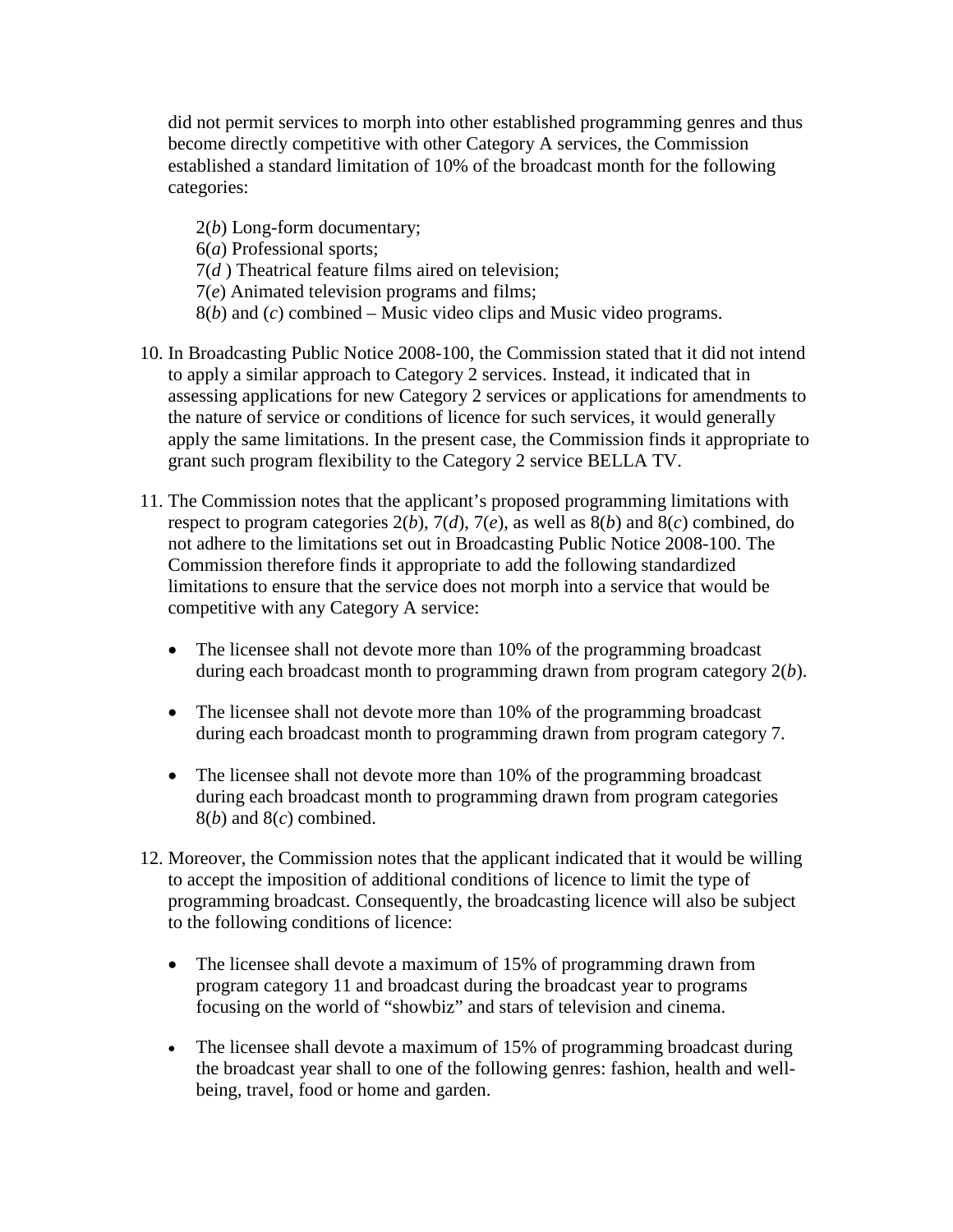- 13. While the applicant indicated that it would be willing to accept a condition of licence limiting programming drawn from categories 8(*a*) and 10, the Commission does not find it appropriate to impose a condition of licence to that effect.
- 14. The Commission reminds the licensee that the programming broadcast must be directly related to the nature of service definition to ensure that the service does not become competitive with any existing category A service.
- 15. The Commission is satisfied that the application complies with the frameworks set out in Public Notice 2000-6 and Broadcasting Public Notice 2008-100, with the approaches set out in Broadcasting Public Notices 2003-61 and 2006-74, and with all applicable terms and conditions set out in Broadcasting Public Notice 2010-786. Accordingly, the Commission **approves**, with modifications, the application by 7340362 Canada Inc. for a broadcasting licence to operate the national, Frenchlanguage Category 2 specialty programming undertaking BELLA TV. The terms and **conditions of licence** are set out in the appendix to this decision.

#### **Reminder**

16. The Commission reminds the applicant that distribution of this service is subject to the applicable distribution rules set out in Broadcasting Public Notice 2008-100.

#### Secretary General

#### **Related documents**

- *Standard conditions of licence, expectations and encouragements for Category B pay and specialty services*, Broadcasting Regulatory Policy CRTC 2010-786, 25 October 2010
- *Regulatory frameworks for broadcasting distribution undertakings and discretionary programming services* – Regulatory policy, Broadcasting Public Notice CRTC 2008-100, 30 October 2008
- *Regulatory framework for the licensing and distribution of high definition pay and specialty services*, Broadcasting Public Notice CRTC 2006-74, 15 June 2006
- *The regulatory framework for the distribution of digital television signals*, Broadcasting Public Notice CRTC 2003-61, 11 November 2003
- *Licensing framework policy for new digital pay and specialty services*, Public Notice CRTC 2000-6, 13 January 2000

*\*This decision is to be appended to the licence.*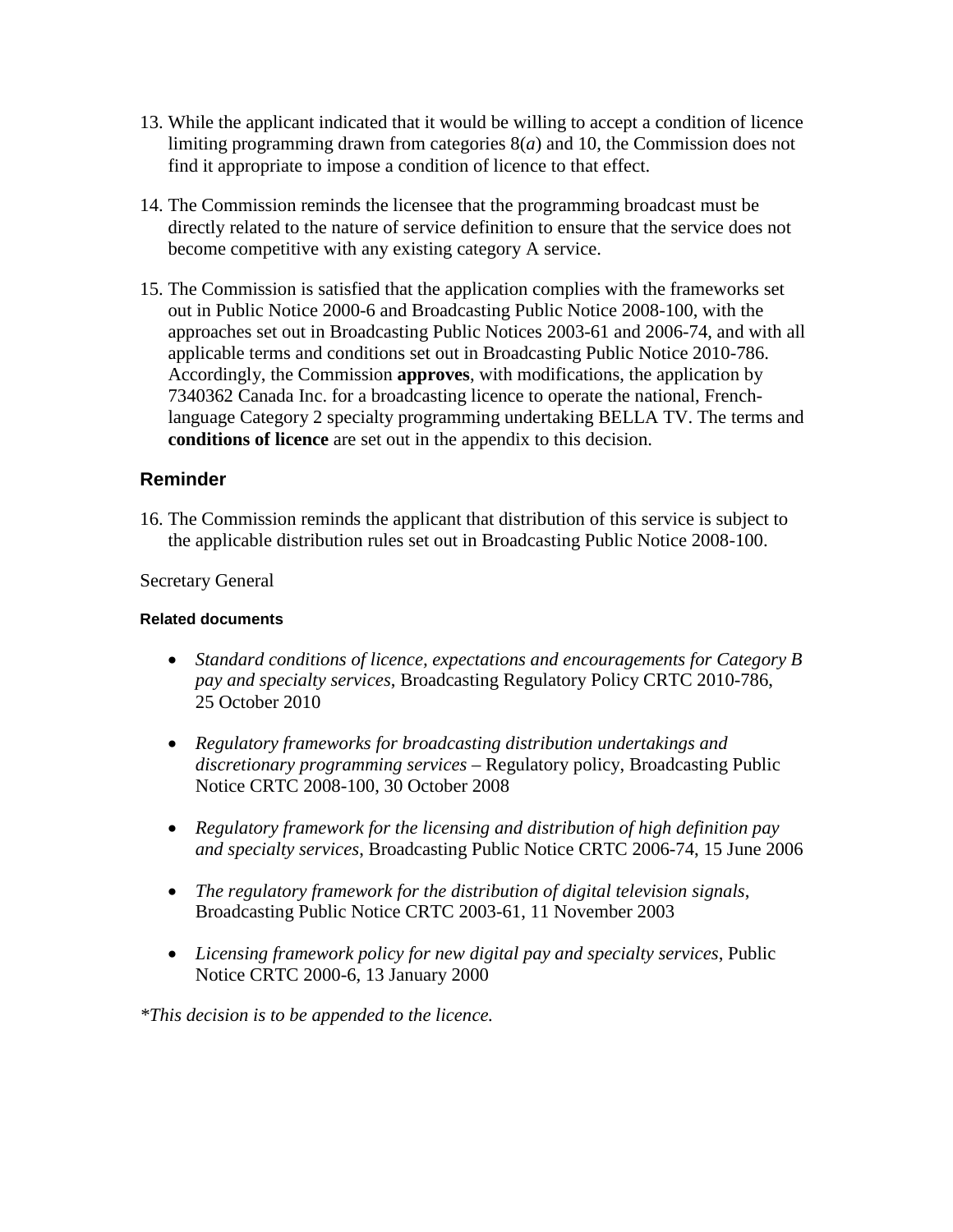# **Appendix to Broadcasting Decision CRTC 2011-357**

## **Terms and conditions of licence for the Category 2 specialty programming undertaking BELLA TV**

# **Terms**

A licence will be issued once the applicant has satisfied the Commission, with supporting documentation, that the following requirements have been met:

- the applicant has entered into a distribution agreement with at least one licensed distributor; and
- the applicant has informed the Commission in writing that it is prepared to commence operations and has provided the Commission with a launch date for the service. The undertaking must be operational at the earliest possible date and in any event no later than 48 months from the date of this decision.

The licence will expire 31 August 2017.

## **Conditions of licence**

- 1. The licence will be subject to the conditions set out in *Standard conditions of licence, expectations and encouragements for Category B pay and specialty services*, Broadcasting Regulatory Policy CRTC 2010-786, 25 October 2010.
- 2. The licensee shall provide a national, French-language Category 2 specialty programming undertaking devoted to family and interpersonal relationships, fashion, beauty, trends, lifestyles and good living at home. The service shall focus on the interests and needs of women between the ages of 18 and 34.
- 3. The programming shall be drawn exclusively from the following program categories set out in Item 6 of Schedule I to the *Specialty Services Regulations, 1990*, as amended from time to time:
	- 2 (*a*) Analysis and interpretation (*b*) Long-form documentary
	- 3 Reporting and actualities
	- 5 (*b*) Informal education/Recreation and leisure
	- 7 Drama and comedy
		- (*a*) Ongoing dramatic series
		- (*b*) Ongoing comedy series (sitcoms)
		- (*c*) Specials, mini-series or made-for-TV feature films
		- (*d*) Theatrical feature films aired on TV
		- (*e*) Animated television programs and films
		- (*f*) Programs of comedy sketches, improvisation, unscripted works, stand-up comedy
		- (*g*) Other drama